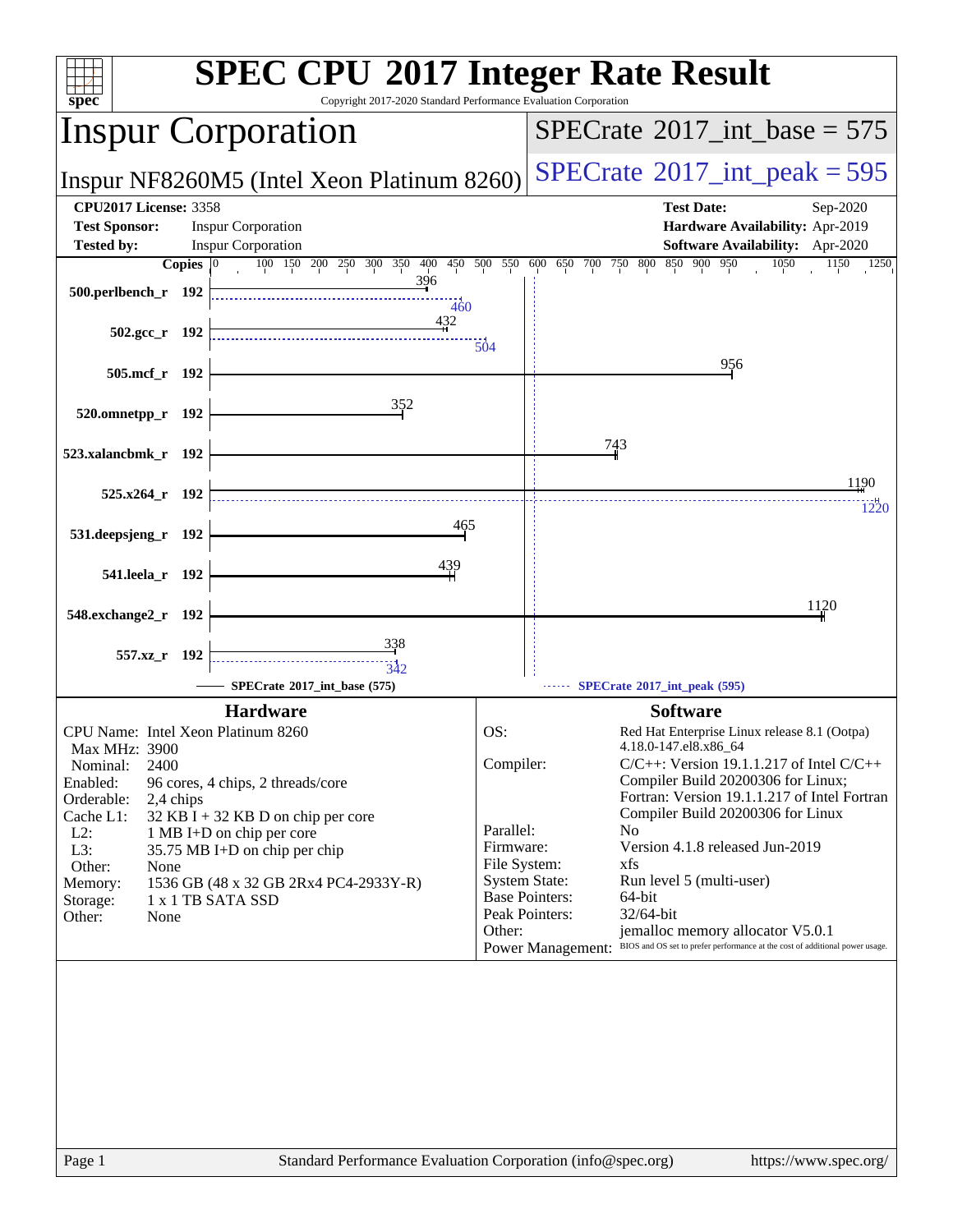

Copyright 2017-2020 Standard Performance Evaluation Corporation

## Inspur Corporation

 $SPECTate$ <sup>®</sup>[2017\\_int\\_base =](http://www.spec.org/auto/cpu2017/Docs/result-fields.html#SPECrate2017intbase) 575

Inspur NF8260M5 (Intel Xeon Platinum 8260) [SPECrate](http://www.spec.org/auto/cpu2017/Docs/result-fields.html#SPECrate2017intpeak)<sup>®</sup>[2017\\_int\\_peak = 5](http://www.spec.org/auto/cpu2017/Docs/result-fields.html#SPECrate2017intpeak)95

**[Test Sponsor:](http://www.spec.org/auto/cpu2017/Docs/result-fields.html#TestSponsor)** Inspur Corporation **[Hardware Availability:](http://www.spec.org/auto/cpu2017/Docs/result-fields.html#HardwareAvailability)** Apr-2019

**[CPU2017 License:](http://www.spec.org/auto/cpu2017/Docs/result-fields.html#CPU2017License)** 3358 **[Test Date:](http://www.spec.org/auto/cpu2017/Docs/result-fields.html#TestDate)** Sep-2020 **[Tested by:](http://www.spec.org/auto/cpu2017/Docs/result-fields.html#Testedby)** Inspur Corporation **[Software Availability:](http://www.spec.org/auto/cpu2017/Docs/result-fields.html#SoftwareAvailability)** Apr-2020

## **[Results Table](http://www.spec.org/auto/cpu2017/Docs/result-fields.html#ResultsTable)**

|                                          | <b>Base</b>   |                |              |                | <b>Peak</b> |                |       |               |                |              |                |              |                |              |
|------------------------------------------|---------------|----------------|--------------|----------------|-------------|----------------|-------|---------------|----------------|--------------|----------------|--------------|----------------|--------------|
| <b>Benchmark</b>                         | <b>Copies</b> | <b>Seconds</b> | <b>Ratio</b> | <b>Seconds</b> | Ratio       | <b>Seconds</b> | Ratio | <b>Copies</b> | <b>Seconds</b> | <b>Ratio</b> | <b>Seconds</b> | <b>Ratio</b> | <b>Seconds</b> | <b>Ratio</b> |
| $500.$ perlbench_r                       | 192           | 771            | 396          | 769            | 398         | 773            | 395   | 192           | 665            | 460          | 665            | 460          | 665            | 460          |
| $502.\text{gcc\_r}$                      | 192           | 629            | 432          | 627            | 433         | 637            | 427   | 192           | 538            | 505          | 539            | 504          | 539            | 504          |
| $505$ .mcf r                             | 192           | 325            | 956          | 325            | 956         | 325            | 955   | 192           | 325            | 956          | 325            | 956          | 325            | 955          |
| 520.omnetpp_r                            | 192           | 714            | 353          | 719            | 351         | 715            | 352   | 192           | 714            | 353          | 719            | 351          | 715            | 352          |
| 523.xalancbmk r                          | 192           | 274            | 741          | 273            | 743         | 272            | 745   | 192           | 274            | 741          | 273            | 743          | 272            | 745          |
| $525.x264$ r                             | 192           | 283            | 1190         | 281            | 200         | 282            | 1190  | 192           | 276            | 1220         | 275            | 220          | 276            | 1220         |
| 531.deepsjeng_r                          | 192           | 471            | 467          | 473            | 465         | 473            | 465   | 192           | 471            | 467          | 473            | 465          | 473            | 465          |
| 541.leela r                              | 192           | 725            | 439          | 725            | 438         | 710            | 448   | 192           | 725            | 439          | 725            | 438          | 710            | 448          |
| 548.exchange2_r                          | 192           | 447            | 1120         | 449            | 1120        | 450            | 120   | 192           | 447            | 1120         | 449            | 1120         | 450            | 1120         |
| 557.xz r                                 | 192           | 613            | 338          | 612            | 339         | 613            | 338   | 192           | 608            | 341          | 606            | 342          | 607            | 342          |
| $SPECrate^{\circ}2017$ int base =<br>575 |               |                |              |                |             |                |       |               |                |              |                |              |                |              |
| $CDDTO = 1.0047 + 1.$                    |               |                | ---          |                |             |                |       |               |                |              |                |              |                |              |

**[SPECrate](http://www.spec.org/auto/cpu2017/Docs/result-fields.html#SPECrate2017intpeak)[2017\\_int\\_peak =](http://www.spec.org/auto/cpu2017/Docs/result-fields.html#SPECrate2017intpeak) 595**

Results appear in the [order in which they were run](http://www.spec.org/auto/cpu2017/Docs/result-fields.html#RunOrder). Bold underlined text [indicates a median measurement](http://www.spec.org/auto/cpu2017/Docs/result-fields.html#Median).

## **[Compiler Notes](http://www.spec.org/auto/cpu2017/Docs/result-fields.html#CompilerNotes)**

 The inconsistent Compiler version information under Compiler Version section is due to a discrepancy in Intel Compiler. The correct version of C/C++ compiler is: Version 19.1.1.217 Build 20200306 Compiler for Linux The correct version of Fortran compiler is: Version 19.1.1.217 Build 20200306 Compiler for Linux

## **[Submit Notes](http://www.spec.org/auto/cpu2017/Docs/result-fields.html#SubmitNotes)**

 The numactl mechanism was used to bind copies to processors. The config file option 'submit' was used to generate numactl commands to bind each copy to a specific processor. For details, please see the config file.

## **[Operating System Notes](http://www.spec.org/auto/cpu2017/Docs/result-fields.html#OperatingSystemNotes)**

 Stack size set to unlimited using "ulimit -s unlimited" SCALING\_GOVERNOR set to Performance

## **[Environment Variables Notes](http://www.spec.org/auto/cpu2017/Docs/result-fields.html#EnvironmentVariablesNotes)**

```
Environment variables set by runcpu before the start of the run:
LD_LIBRARY_PATH =
      "/home/CPU2017/lib/intel64:/home/CPU2017/lib/ia32:/home/CPU2017/je5.0.1-
      32"
MALLOC_CONF = "retain:true"
```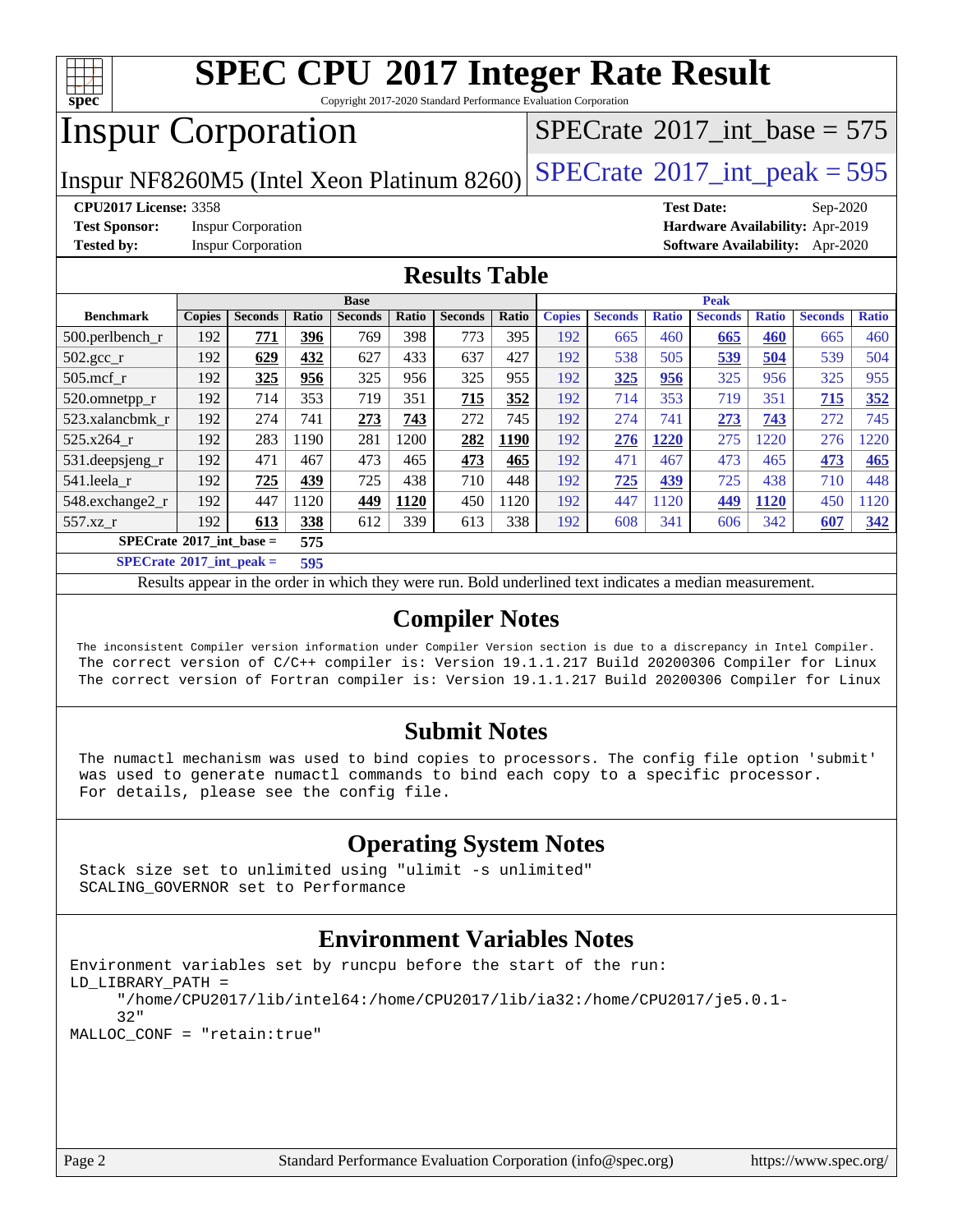

Copyright 2017-2020 Standard Performance Evaluation Corporation

## Inspur Corporation

 $SPECTate$ <sup>®</sup>[2017\\_int\\_base =](http://www.spec.org/auto/cpu2017/Docs/result-fields.html#SPECrate2017intbase) 575

Inspur NF8260M5 (Intel Xeon Platinum 8260)  $SPECrate^{\circ}2017\_int\_peak = 595$  $SPECrate^{\circ}2017\_int\_peak = 595$ 

**[Test Sponsor:](http://www.spec.org/auto/cpu2017/Docs/result-fields.html#TestSponsor)** Inspur Corporation **[Hardware Availability:](http://www.spec.org/auto/cpu2017/Docs/result-fields.html#HardwareAvailability)** Apr-2019 **[Tested by:](http://www.spec.org/auto/cpu2017/Docs/result-fields.html#Testedby)** Inspur Corporation **[Software Availability:](http://www.spec.org/auto/cpu2017/Docs/result-fields.html#SoftwareAvailability)** Apr-2020

**[CPU2017 License:](http://www.spec.org/auto/cpu2017/Docs/result-fields.html#CPU2017License)** 3358 **[Test Date:](http://www.spec.org/auto/cpu2017/Docs/result-fields.html#TestDate)** Sep-2020

### **[General Notes](http://www.spec.org/auto/cpu2017/Docs/result-fields.html#GeneralNotes)**

 Binaries compiled on a system with 1x Intel Core i9-7980XE CPU + 64GB RAM memory using Redhat Enterprise Linux 8.0 Transparent Huge Pages enabled by default Prior to runcpu invocation Filesystem page cache synced and cleared with: sync; echo 3> /proc/sys/vm/drop\_caches runcpu command invoked through numactl i.e.: numactl --interleave=all runcpu <etc>

 NA: The test sponsor attests, as of date of publication, that CVE-2017-5754 (Meltdown) is mitigated in the system as tested and documented. Yes: The test sponsor attests, as of date of publication, that CVE-2017-5753 (Spectre variant 1) is mitigated in the system as tested and documented. Yes: The test sponsor attests, as of date of publication, that CVE-2017-5715 (Spectre variant 2) is mitigated in the system as tested and documented.

 jemalloc, a general purpose malloc implementation built with the RedHat Enterprise 7.5, and the system compiler gcc 4.8.5; sources available from jemalloc.net or <https://github.com/jemalloc/jemalloc/releases>

## **[Platform Notes](http://www.spec.org/auto/cpu2017/Docs/result-fields.html#PlatformNotes)**

 BIOS configuration: ENERGY\_PERF\_BIAS\_CFG mode set to Performance Hardware Prefetch set to Disable VT Support set to Disable C1E Support set to Disable IMC (Integrated memory controller) Interleaving set to 1-way Sub NUMA Cluster (SNC) set to Enable Sysinfo program /home/CPU2017/bin/sysinfo Rev: r6365 of 2019-08-21 295195f888a3d7edb1e6e46a485a0011 running on localhost.localdomain Fri Jun 22 07:20:22 2018 SUT (System Under Test) info as seen by some common utilities. For more information on this section, see <https://www.spec.org/cpu2017/Docs/config.html#sysinfo> From /proc/cpuinfo model name : Intel(R) Xeon(R) Platinum 8260 CPU @ 2.40GHz 4 "physical id"s (chips) 192 "processors" cores, siblings (Caution: counting these is hw and system dependent. The following excerpts from /proc/cpuinfo might not be reliable. Use with caution.)

**(Continued on next page)**

| Page 3<br>Standard Performance Evaluation Corporation (info@spec.org)<br>https://www.spec.org/ |
|------------------------------------------------------------------------------------------------|
|------------------------------------------------------------------------------------------------|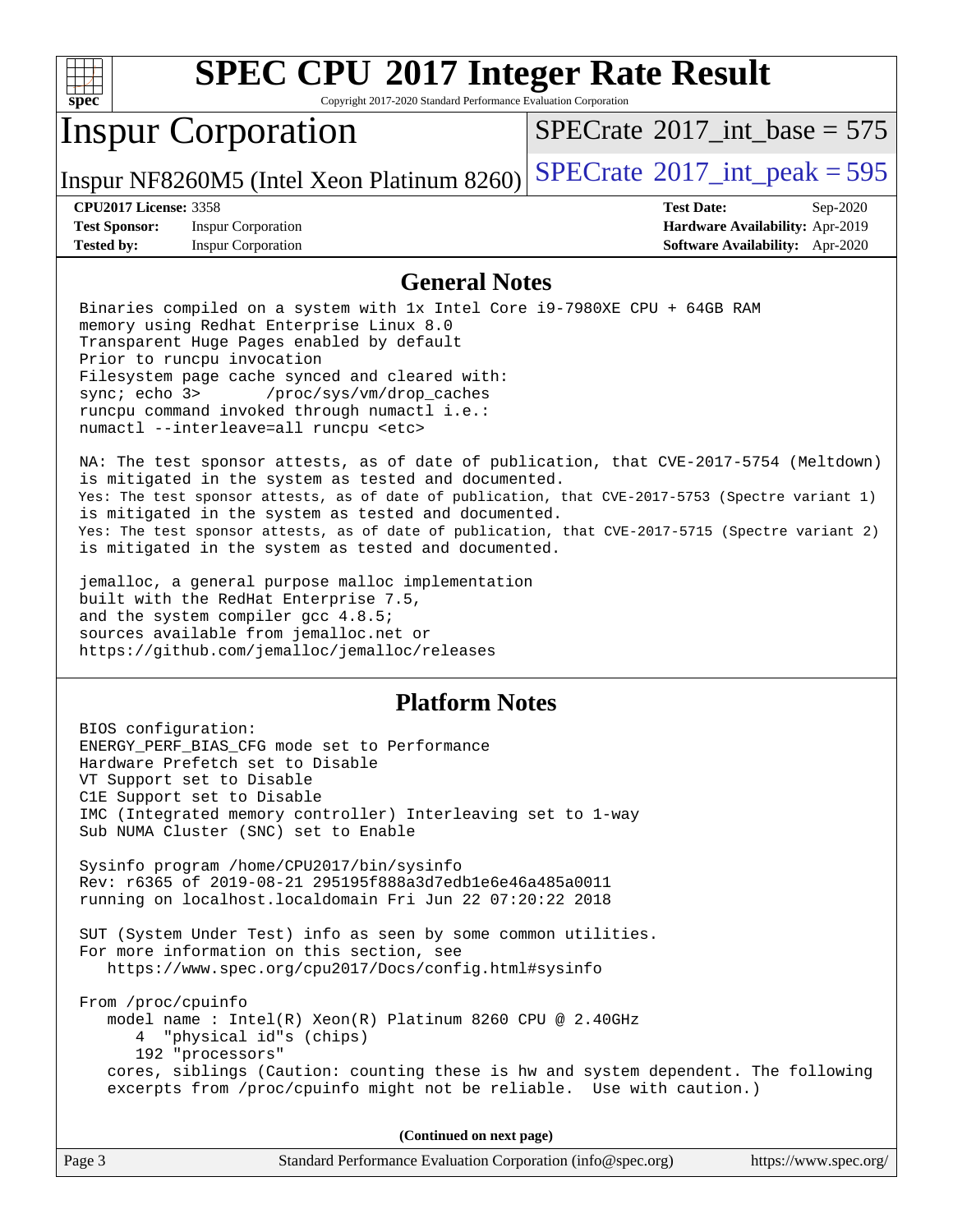| <b>SPEC CPU®2017 Integer Rate Result</b><br>Copyright 2017-2020 Standard Performance Evaluation Corporation<br>spec <sup>®</sup>                                                                                                                                                                                                                                                                                                                                                                                                                                                                                                                                                                                                                                                                                        |                                                                                                                                                                                                                                                                                                                                                                                                                                                                                                                                                                                                                                                                                                                                                                                                                                                                                                                                                                                                                                                                                                                                                                                                                                                                                       |  |  |  |  |  |  |  |
|-------------------------------------------------------------------------------------------------------------------------------------------------------------------------------------------------------------------------------------------------------------------------------------------------------------------------------------------------------------------------------------------------------------------------------------------------------------------------------------------------------------------------------------------------------------------------------------------------------------------------------------------------------------------------------------------------------------------------------------------------------------------------------------------------------------------------|---------------------------------------------------------------------------------------------------------------------------------------------------------------------------------------------------------------------------------------------------------------------------------------------------------------------------------------------------------------------------------------------------------------------------------------------------------------------------------------------------------------------------------------------------------------------------------------------------------------------------------------------------------------------------------------------------------------------------------------------------------------------------------------------------------------------------------------------------------------------------------------------------------------------------------------------------------------------------------------------------------------------------------------------------------------------------------------------------------------------------------------------------------------------------------------------------------------------------------------------------------------------------------------|--|--|--|--|--|--|--|
| <b>Inspur Corporation</b>                                                                                                                                                                                                                                                                                                                                                                                                                                                                                                                                                                                                                                                                                                                                                                                               | $SPECrate^{\circledast}2017\_int\_base = 575$                                                                                                                                                                                                                                                                                                                                                                                                                                                                                                                                                                                                                                                                                                                                                                                                                                                                                                                                                                                                                                                                                                                                                                                                                                         |  |  |  |  |  |  |  |
| Inspur NF8260M5 (Intel Xeon Platinum 8260)                                                                                                                                                                                                                                                                                                                                                                                                                                                                                                                                                                                                                                                                                                                                                                              | $SPECTate$ <sup>®</sup> 2017_int_peak = 595                                                                                                                                                                                                                                                                                                                                                                                                                                                                                                                                                                                                                                                                                                                                                                                                                                                                                                                                                                                                                                                                                                                                                                                                                                           |  |  |  |  |  |  |  |
| <b>CPU2017 License: 3358</b><br><b>Test Sponsor:</b><br><b>Inspur Corporation</b><br><b>Tested by:</b><br><b>Inspur Corporation</b>                                                                                                                                                                                                                                                                                                                                                                                                                                                                                                                                                                                                                                                                                     | <b>Test Date:</b><br>Sep-2020<br>Hardware Availability: Apr-2019<br><b>Software Availability:</b> Apr-2020                                                                                                                                                                                                                                                                                                                                                                                                                                                                                                                                                                                                                                                                                                                                                                                                                                                                                                                                                                                                                                                                                                                                                                            |  |  |  |  |  |  |  |
|                                                                                                                                                                                                                                                                                                                                                                                                                                                                                                                                                                                                                                                                                                                                                                                                                         |                                                                                                                                                                                                                                                                                                                                                                                                                                                                                                                                                                                                                                                                                                                                                                                                                                                                                                                                                                                                                                                                                                                                                                                                                                                                                       |  |  |  |  |  |  |  |
| <b>Platform Notes (Continued)</b>                                                                                                                                                                                                                                                                                                                                                                                                                                                                                                                                                                                                                                                                                                                                                                                       |                                                                                                                                                                                                                                                                                                                                                                                                                                                                                                                                                                                                                                                                                                                                                                                                                                                                                                                                                                                                                                                                                                                                                                                                                                                                                       |  |  |  |  |  |  |  |
| cpu cores : 24<br>siblings : 48                                                                                                                                                                                                                                                                                                                                                                                                                                                                                                                                                                                                                                                                                                                                                                                         | physical 0: cores 0 1 2 3 4 5 6 8 9 10 11 12 13 16 17 18 19 20 21 25 26 27 28 29<br>physical 1: cores 0 1 2 3 4 5 6 8 9 10 11 12 13 16 17 18 19 20 21 25 26 27 28 29<br>physical 2: cores 0 1 2 3 4 5 6 8 9 10 11 12 13 16 17 18 19 20 21 25 26 27 28 29<br>physical 3: cores 0 1 2 3 4 5 6 9 10 11 12 13 16 17 18 19 20 21 24 25 26 27 28 29                                                                                                                                                                                                                                                                                                                                                                                                                                                                                                                                                                                                                                                                                                                                                                                                                                                                                                                                         |  |  |  |  |  |  |  |
| From lscpu:<br>Architecture:<br>x86_64<br>$32$ -bit, $64$ -bit<br>$CPU$ op-mode( $s$ ):<br>Little Endian<br>Byte Order:<br>CPU(s):<br>192<br>On-line CPU(s) list: 0-191<br>$\overline{2}$<br>Thread(s) per core:<br>$Core(s)$ per socket:<br>24<br>4<br>Socket(s):<br>NUMA $node(s):$<br>8<br>Vendor ID:<br>GenuineIntel<br>CPU family:<br>6<br>Model:<br>85<br>Model name:<br>7<br>Stepping:<br>CPU MHz:<br>3099.980<br>3900.0000<br>CPU max MHz:<br>CPU min MHz:<br>1000.0000<br>4800.00<br>BogoMIPS:<br>Virtualization:<br>$VT - x$<br>L1d cache:<br>32K<br>Lli cache:<br>32K<br>L2 cache:<br>1024K<br>L3 cache:<br>36608K<br>NUMA node0 CPU(s):<br>NUMA nodel CPU(s):<br>NUMA node2 CPU(s):<br>NUMA node3 CPU(s):<br>NUMA node4 CPU(s):<br>NUMA node5 CPU(s):<br>NUMA node6 CPU(s):<br>NUMA node7 CPU(s):<br>Flags: | $Intel(R) Xeon(R) Platinum 8260 CPU @ 2.40GHz$<br>$0-3, 7-9, 13-15, 19, 20, 96-99, 103-105, 109-111, 115, 116$<br>4-6, 10-12, 16-18, 21-23, 100-102, 106-108, 112-114, 117-119<br>24-27, 31-33, 37-39, 43, 44, 120-123, 127-129, 133-135, 139, 140<br>28-30, 34-36, 40-42, 45-47, 124-126, 130-132, 136-138, 141-143<br>48-51, 55-57, 61-63, 67, 68, 144-147, 151-153, 157-159, 163, 164<br>52-54, 58-60, 64-66, 69-71, 148-150, 154-156, 160-162, 165-167<br>72-75, 79, 80, 84-86, 90-92, 168-171, 175, 176, 180-182, 186-188<br>76-78, 81-83, 87-89, 93-95, 172-174, 177-179, 183-185, 189-191<br>fpu vme de pse tsc msr pae mce cx8 apic sep mtrr pge mca cmov<br>pat pse36 clflush dts acpi mmx fxsr sse sse2 ss ht tm pbe syscall nx pdpelgb rdtscp<br>lm constant_tsc art arch_perfmon pebs bts rep_good nopl xtopology nonstop_tsc cpuid<br>aperfmperf pni pclmulqdq dtes64 ds_cpl vmx smx est tm2 ssse3 sdbg fma cx16 xtpr pdcm<br>pcid dca sse4_1 sse4_2 x2apic movbe popcnt tsc_deadline_timer aes xsave avx f16c<br>rdrand lahf_lm abm 3dnowprefetch cpuid_fault epb cat_13 cdp_13 invpcid_single<br>intel_ppin ssbd mba ibrs ibpb stibp ibrs_enhanced tpr_shadow vnmi flexpriority ept<br>vpid fsgsbase tsc_adjust bmil hle avx2 smep bmi2 erms invpcid rtm cqm mpx rdt_a |  |  |  |  |  |  |  |
| (Continued on next page)                                                                                                                                                                                                                                                                                                                                                                                                                                                                                                                                                                                                                                                                                                                                                                                                |                                                                                                                                                                                                                                                                                                                                                                                                                                                                                                                                                                                                                                                                                                                                                                                                                                                                                                                                                                                                                                                                                                                                                                                                                                                                                       |  |  |  |  |  |  |  |
| Page 4                                                                                                                                                                                                                                                                                                                                                                                                                                                                                                                                                                                                                                                                                                                                                                                                                  | Standard Performance Evaluation Corporation (info@spec.org)<br>https://www.spec.org/                                                                                                                                                                                                                                                                                                                                                                                                                                                                                                                                                                                                                                                                                                                                                                                                                                                                                                                                                                                                                                                                                                                                                                                                  |  |  |  |  |  |  |  |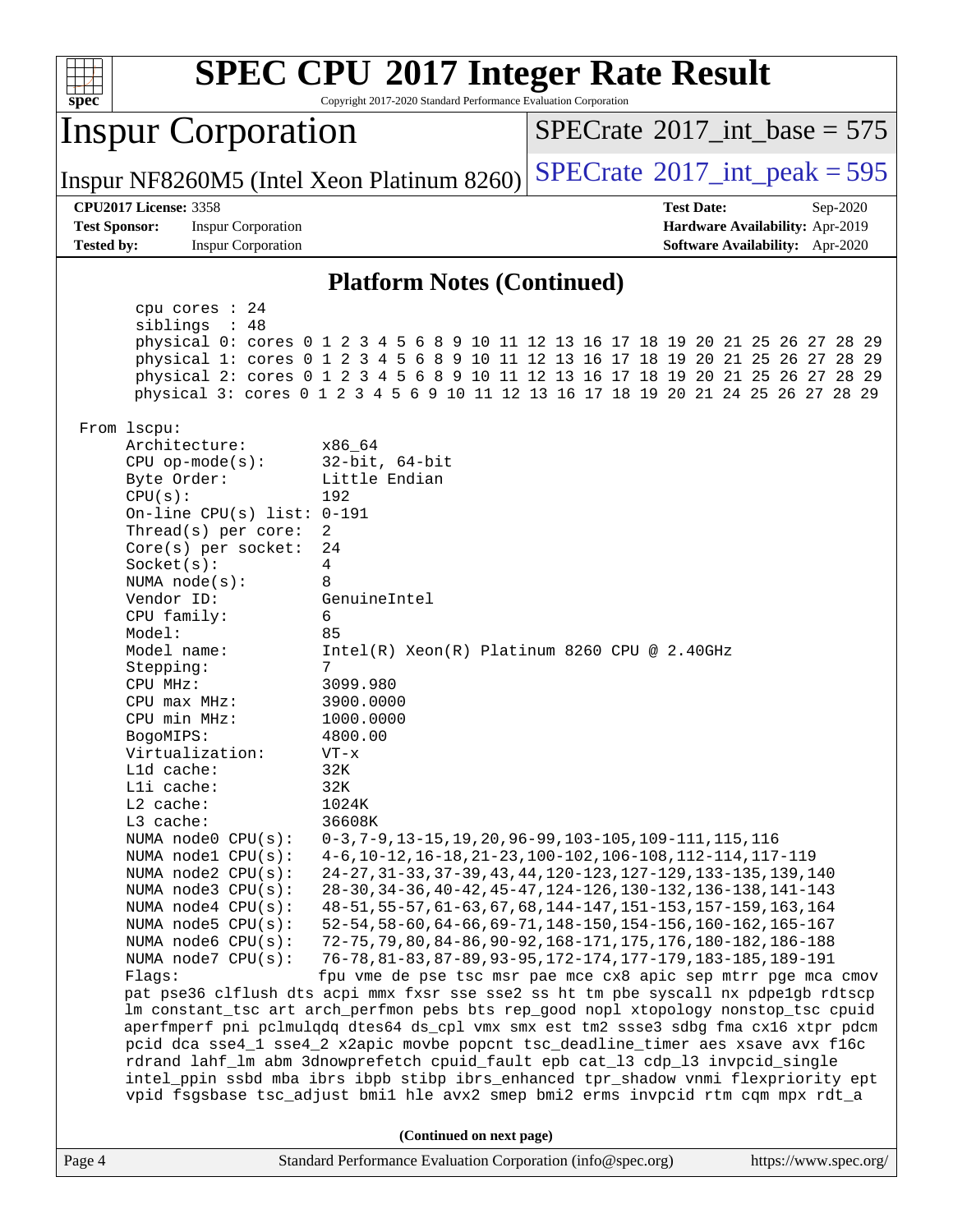

Copyright 2017-2020 Standard Performance Evaluation Corporation

## Inspur Corporation

 $SPECrate$ <sup>®</sup>[2017\\_int\\_base =](http://www.spec.org/auto/cpu2017/Docs/result-fields.html#SPECrate2017intbase) 575

Inspur NF8260M5 (Intel Xeon Platinum 8260)  $SPECrate^{\circ}2017\_int\_peak = 595$  $SPECrate^{\circ}2017\_int\_peak = 595$ 

**[Test Sponsor:](http://www.spec.org/auto/cpu2017/Docs/result-fields.html#TestSponsor)** Inspur Corporation **[Hardware Availability:](http://www.spec.org/auto/cpu2017/Docs/result-fields.html#HardwareAvailability)** Apr-2019 **[Tested by:](http://www.spec.org/auto/cpu2017/Docs/result-fields.html#Testedby)** Inspur Corporation **[Software Availability:](http://www.spec.org/auto/cpu2017/Docs/result-fields.html#SoftwareAvailability)** Apr-2020

**[CPU2017 License:](http://www.spec.org/auto/cpu2017/Docs/result-fields.html#CPU2017License)** 3358 **[Test Date:](http://www.spec.org/auto/cpu2017/Docs/result-fields.html#TestDate)** Sep-2020

#### **[Platform Notes \(Continued\)](http://www.spec.org/auto/cpu2017/Docs/result-fields.html#PlatformNotes)**

 avx512f avx512dq rdseed adx smap clflushopt clwb intel\_pt avx512cd avx512bw avx512vl xsaveopt xsavec xgetbv1 xsaves cqm\_llc cqm\_occup\_llc cqm\_mbm\_total cqm\_mbm\_local dtherm ida arat pln pts pku ospke avx512\_vnni md\_clear flush\_l1d arch\_capabilities

 /proc/cpuinfo cache data cache size : 36608 KB

Page 5 Standard Performance Evaluation Corporation [\(info@spec.org\)](mailto:info@spec.org) <https://www.spec.org/> From numactl --hardware WARNING: a numactl 'node' might or might not correspond to a physical chip. available: 8 nodes (0-7) node 0 cpus: 0 1 2 3 7 8 9 13 14 15 19 20 96 97 98 99 103 104 105 109 110 111 115 116 node 0 size: 192094 MB node 0 free: 191904 MB node 1 cpus: 4 5 6 10 11 12 16 17 18 21 22 23 100 101 102 106 107 108 112 113 114 117 118 119 node 1 size: 193531 MB node 1 free: 193287 MB node 2 cpus: 24 25 26 27 31 32 33 37 38 39 43 44 120 121 122 123 127 128 129 133 134 135 139 140 node 2 size: 193531 MB node 2 free: 193365 MB node 3 cpus: 28 29 30 34 35 36 40 41 42 45 46 47 124 125 126 130 131 132 136 137 138 141 142 143 node 3 size: 193531 MB node 3 free: 193173 MB node 4 cpus: 48 49 50 51 55 56 57 61 62 63 67 68 144 145 146 147 151 152 153 157 158 159 163 164 node 4 size: 193531 MB node 4 free: 193391 MB node 5 cpus: 52 53 54 58 59 60 64 65 66 69 70 71 148 149 150 154 155 156 160 161 162 165 166 167 node 5 size: 193531 MB node 5 free: 193376 MB node 6 cpus: 72 73 74 75 79 80 84 85 86 90 91 92 168 169 170 171 175 176 180 181 182 186 187 188 node 6 size: 193531 MB node 6 free: 193372 MB node 7 cpus: 76 77 78 81 82 83 87 88 89 93 94 95 172 173 174 177 178 179 183 184 185 189 190 191 node 7 size: 193503 MB node 7 free: 193351 MB node distances:<br>node 0 1 node 0 1 2 3 4 5 6 7 0: 10 11 21 21 21 21 21 21 1: 11 10 21 21 21 21 21 21 2: 21 21 10 11 21 21 21 21 3: 21 21 11 10 21 21 21 21 **(Continued on next page)**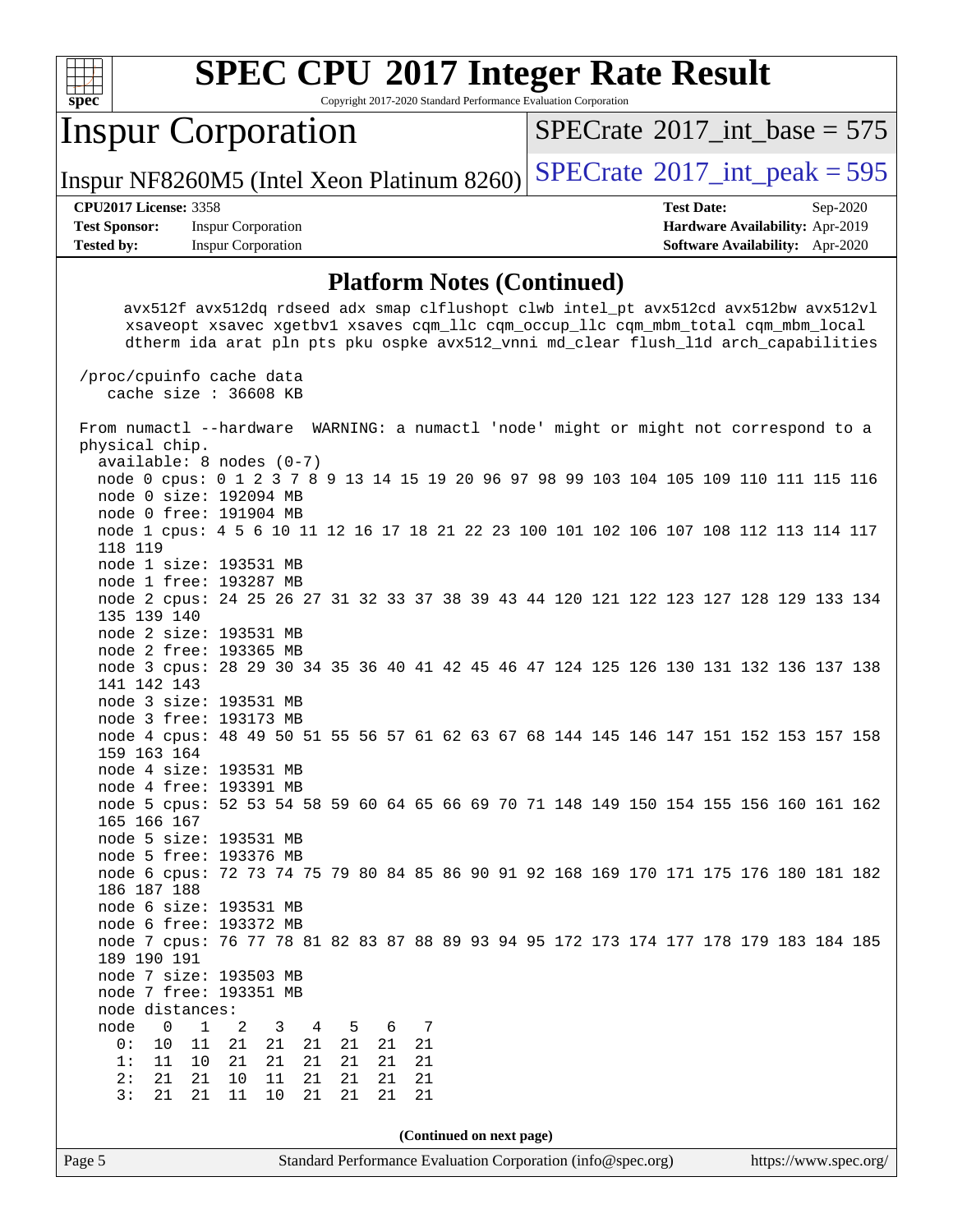| spec <sup>®</sup>                                                         | <b>SPEC CPU®2017 Integer Rate Result</b><br>Copyright 2017-2020 Standard Performance Evaluation Corporation                                                                                                                                                                                                                                                                                                                                  |                                                                                                                                                                                                                                                                                              |  |  |  |  |  |  |
|---------------------------------------------------------------------------|----------------------------------------------------------------------------------------------------------------------------------------------------------------------------------------------------------------------------------------------------------------------------------------------------------------------------------------------------------------------------------------------------------------------------------------------|----------------------------------------------------------------------------------------------------------------------------------------------------------------------------------------------------------------------------------------------------------------------------------------------|--|--|--|--|--|--|
|                                                                           | <b>Inspur Corporation</b>                                                                                                                                                                                                                                                                                                                                                                                                                    | $SPECTate$ <sup>®</sup> 2017_int_base = 575                                                                                                                                                                                                                                                  |  |  |  |  |  |  |
|                                                                           | Inspur NF8260M5 (Intel Xeon Platinum 8260)                                                                                                                                                                                                                                                                                                                                                                                                   | $SPECTate$ <sup>®</sup> 2017_int_peak = 595                                                                                                                                                                                                                                                  |  |  |  |  |  |  |
| <b>CPU2017 License: 3358</b><br><b>Test Sponsor:</b><br><b>Tested by:</b> | <b>Inspur Corporation</b><br><b>Inspur Corporation</b>                                                                                                                                                                                                                                                                                                                                                                                       | <b>Test Date:</b><br>Sep-2020<br>Hardware Availability: Apr-2019<br>Software Availability: Apr-2020                                                                                                                                                                                          |  |  |  |  |  |  |
| <b>Platform Notes (Continued)</b>                                         |                                                                                                                                                                                                                                                                                                                                                                                                                                              |                                                                                                                                                                                                                                                                                              |  |  |  |  |  |  |
| 4 :<br>21<br>5:<br>21<br>6:<br>21<br>7:<br>21                             | 21<br>10<br>11<br>21<br>21<br>21<br>21<br>21<br>21<br>21<br>21<br>11<br>10<br>21<br>21<br>21<br>21<br>21<br>21<br>10<br>11<br>21<br>21<br>21<br>21<br>21<br>11<br>10                                                                                                                                                                                                                                                                         |                                                                                                                                                                                                                                                                                              |  |  |  |  |  |  |
| From /proc/meminfo<br>MemTotal:<br>HugePages_Total:<br>Hugepagesize:      | 1583907024 kB<br>0<br>2048 kB                                                                                                                                                                                                                                                                                                                                                                                                                |                                                                                                                                                                                                                                                                                              |  |  |  |  |  |  |
| os-release:<br>ID="rhel"                                                  | From /etc/*release* /etc/*version*<br>NAME="Red Hat Enterprise Linux"<br>VERSION="8.1 (Ootpa)"<br>ID LIKE="fedora"<br>VERSION_ID="8.1"<br>PLATFORM_ID="platform:el8"<br>PRETTY_NAME="Red Hat Enterprise Linux 8.1 (Ootpa)"<br>ANSI_COLOR="0;31"<br>redhat-release: Red Hat Enterprise Linux release 8.1 (Ootpa)<br>system-release: Red Hat Enterprise Linux release 8.1 (Ootpa)<br>system-release-cpe: cpe:/o:redhat:enterprise_linux:8.1:ga |                                                                                                                                                                                                                                                                                              |  |  |  |  |  |  |
| $uname -a$ :                                                              | x86_64 x86_64 x86_64 GNU/Linux<br>Kernel self-reported vulnerability status:                                                                                                                                                                                                                                                                                                                                                                 | Linux localhost.localdomain 4.18.0-147.el8.x86_64 #1 SMP Thu Sep 26 15:52:44 UTC 2019                                                                                                                                                                                                        |  |  |  |  |  |  |
|                                                                           | CVE-2018-3620 (L1 Terminal Fault):<br>Microarchitectural Data Sampling:<br>CVE-2017-5754 (Meltdown):<br>CVE-2017-5753 (Spectre variant 1):<br>$CVE-2017-5715$ (Spectre variant 2):                                                                                                                                                                                                                                                           | Not affected<br>Not affected<br>Not affected<br>CVE-2018-3639 (Speculative Store Bypass): Mitigation: Speculative Store Bypass disabled<br>via prctl and seccomp<br>Mitigation: usercopy/swapgs barriers and __user<br>pointer sanitization<br>Mitigation: Enhanced IBRS, IBPB: conditional, |  |  |  |  |  |  |
|                                                                           | RSB filling<br>run-level 5 Jun 22 07:11                                                                                                                                                                                                                                                                                                                                                                                                      |                                                                                                                                                                                                                                                                                              |  |  |  |  |  |  |
| Filesystem                                                                | SPEC is set to: /home/CPU2017<br>Size Used Avail Use% Mounted on<br>Type<br>/dev/mapper/rhel-home xfs<br>838G<br>14G 825G<br>From /sys/devices/virtual/dmi/id                                                                                                                                                                                                                                                                                | $2\%$ /home                                                                                                                                                                                                                                                                                  |  |  |  |  |  |  |
|                                                                           | (Continued on next page)                                                                                                                                                                                                                                                                                                                                                                                                                     |                                                                                                                                                                                                                                                                                              |  |  |  |  |  |  |
| Page 6                                                                    | Standard Performance Evaluation Corporation (info@spec.org)                                                                                                                                                                                                                                                                                                                                                                                  | https://www.spec.org/                                                                                                                                                                                                                                                                        |  |  |  |  |  |  |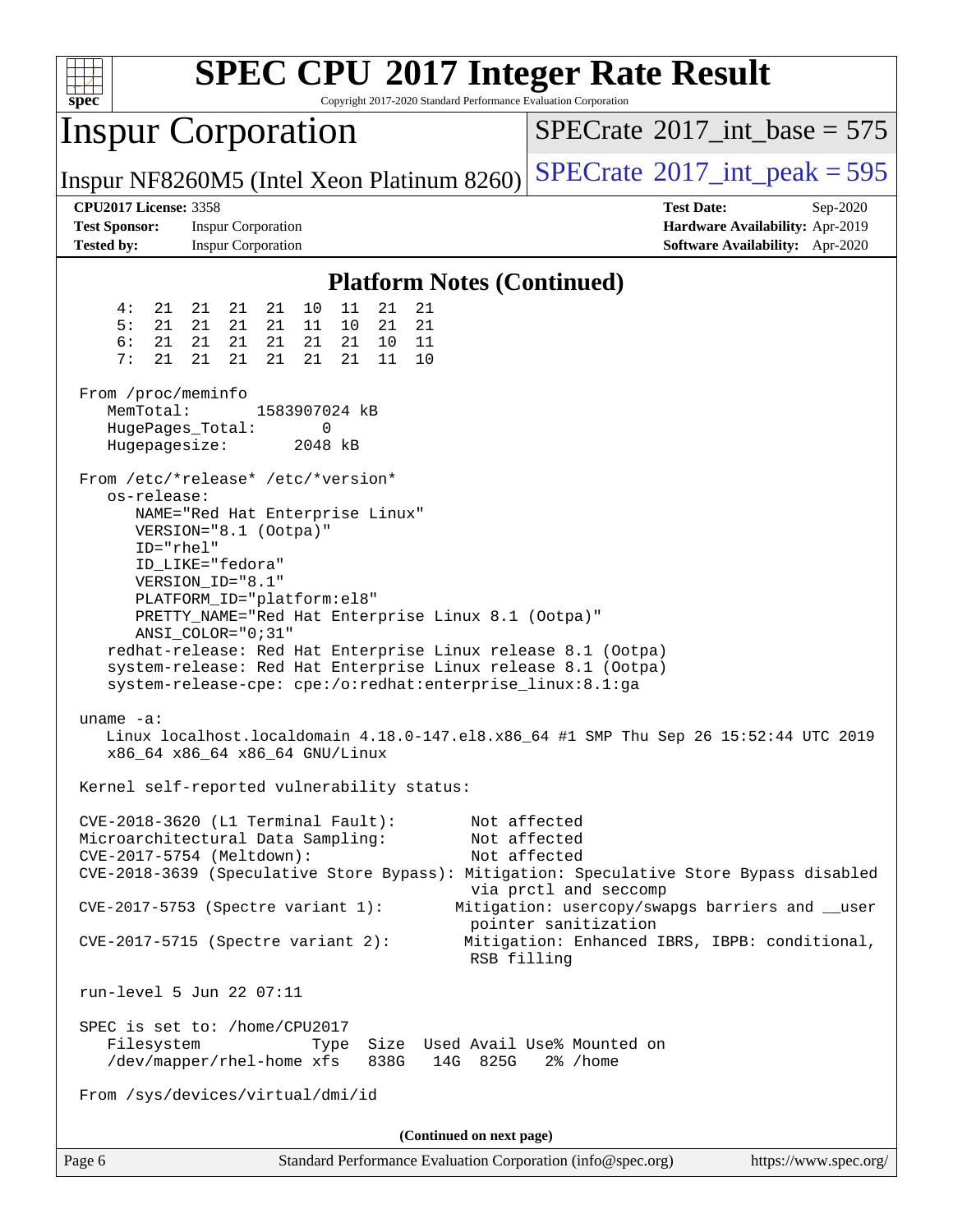

Copyright 2017-2020 Standard Performance Evaluation Corporation

## Inspur Corporation

 $SPECTate$ <sup>®</sup>[2017\\_int\\_base =](http://www.spec.org/auto/cpu2017/Docs/result-fields.html#SPECrate2017intbase) 575

Inspur NF8260M5 (Intel Xeon Platinum 8260)  $SPECrate^{\circ}2017\_int\_peak = 595$  $SPECrate^{\circ}2017\_int\_peak = 595$ 

**[Test Sponsor:](http://www.spec.org/auto/cpu2017/Docs/result-fields.html#TestSponsor)** Inspur Corporation **[Hardware Availability:](http://www.spec.org/auto/cpu2017/Docs/result-fields.html#HardwareAvailability)** Apr-2019 **[Tested by:](http://www.spec.org/auto/cpu2017/Docs/result-fields.html#Testedby)** Inspur Corporation **[Software Availability:](http://www.spec.org/auto/cpu2017/Docs/result-fields.html#SoftwareAvailability)** Apr-2020

**[CPU2017 License:](http://www.spec.org/auto/cpu2017/Docs/result-fields.html#CPU2017License)** 3358 **[Test Date:](http://www.spec.org/auto/cpu2017/Docs/result-fields.html#TestDate)** Sep-2020

#### **[Platform Notes \(Continued\)](http://www.spec.org/auto/cpu2017/Docs/result-fields.html#PlatformNotes)**

 BIOS: American Megatrends Inc. 4.1.8 06/11/2019 Vendor: Inspur Product: NF8260M5 Serial: 220714936

 Additional information from dmidecode follows. WARNING: Use caution when you interpret this section. The 'dmidecode' program reads system data which is "intended to allow hardware to be accurately determined", but the intent may not be met, as there are frequent changes to hardware, firmware, and the "DMTF SMBIOS" standard. Memory:

48x Samsung M393A4G43AB3-CVF 32 GB 2 rank 2933

(End of data from sysinfo program)

### **[Compiler Version Notes](http://www.spec.org/auto/cpu2017/Docs/result-fields.html#CompilerVersionNotes)**

Page 7 Standard Performance Evaluation Corporation [\(info@spec.org\)](mailto:info@spec.org) <https://www.spec.org/> ==============================================================================  $C \qquad \qquad \vert$  502.gcc  $r(\text{peak})$ ------------------------------------------------------------------------------ Intel(R) C Compiler for applications running on IA-32, Version 2021.1 NextGen Build 20200304 Copyright (C) 1985-2020 Intel Corporation. All rights reserved. ------------------------------------------------------------------------------ ============================================================================== C  $\vert$  500.perlbench\_r(base) 502.gcc\_r(base) 505.mcf\_r(base, peak)  $| 525.x264_r(base, peak) 557.xz_r(base)$ ------------------------------------------------------------------------------ Intel(R) C Compiler for applications running on Intel(R) 64, Version 2021.1 NextGen Build 20200304 Copyright (C) 1985-2020 Intel Corporation. All rights reserved. ------------------------------------------------------------------------------ ==============================================================================  $C$  | 500.perlbench\_r(peak) 557.xz\_r(peak) ------------------------------------------------------------------------------ Intel(R) C Intel(R) 64 Compiler for applications running on Intel(R) 64, Version 19.1.1.217 Build 20200306 Copyright (C) 1985-2020 Intel Corporation. All rights reserved. ------------------------------------------------------------------------------ ==============================================================================  $C \qquad \qquad \vert \quad 502.\text{gcc\_r}(\text{peak})$ ------------------------------------------------------------------------------ Intel(R) C Compiler for applications running on IA-32, Version 2021.1 NextGen Build 20200304 **(Continued on next page)**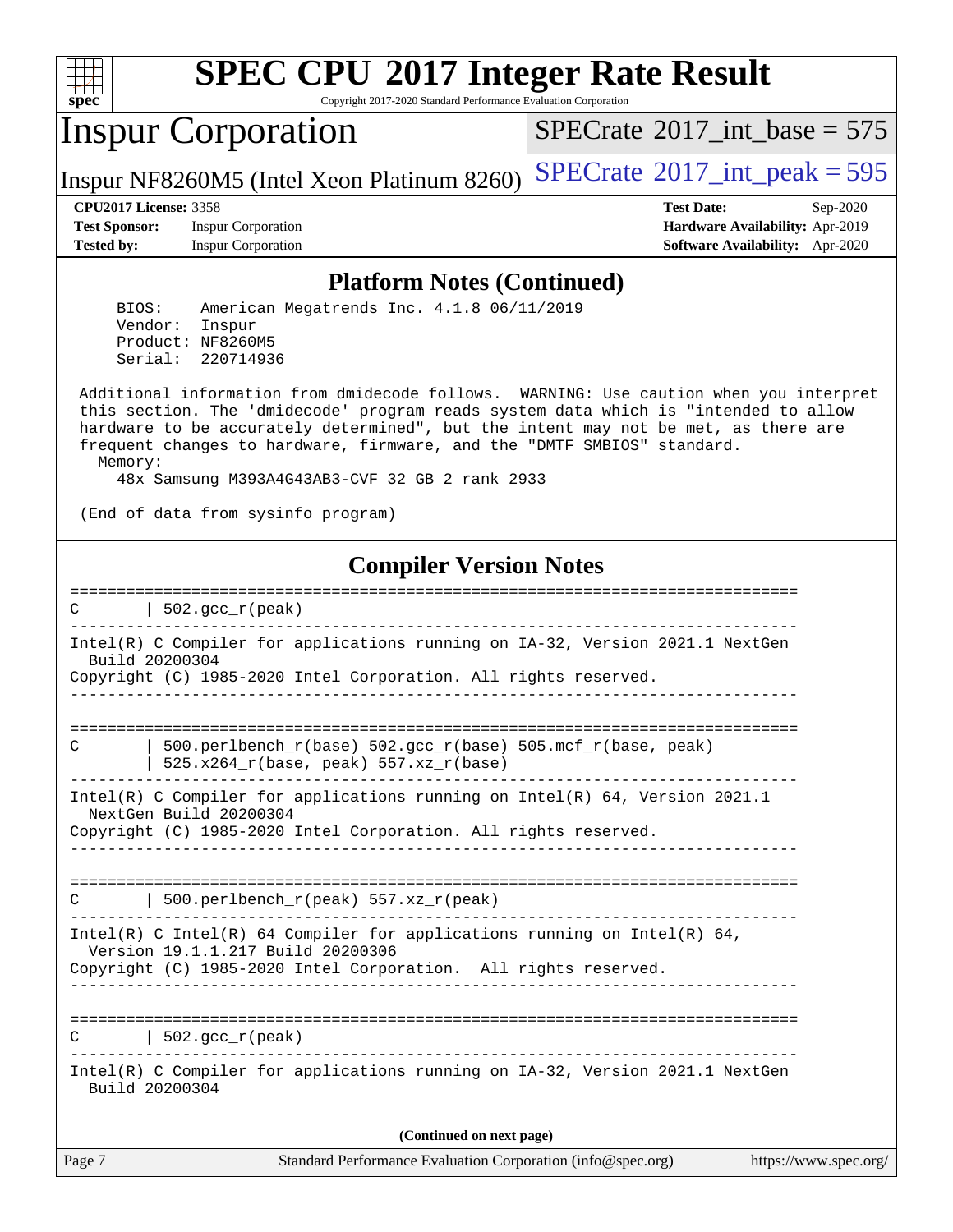

Copyright 2017-2020 Standard Performance Evaluation Corporation

# Inspur Corporation

 $SPECrate$ <sup>®</sup>[2017\\_int\\_base =](http://www.spec.org/auto/cpu2017/Docs/result-fields.html#SPECrate2017intbase) 575

Inspur NF8260M5 (Intel Xeon Platinum 8260) [SPECrate](http://www.spec.org/auto/cpu2017/Docs/result-fields.html#SPECrate2017intpeak)<sup>®</sup>[2017\\_int\\_peak = 5](http://www.spec.org/auto/cpu2017/Docs/result-fields.html#SPECrate2017intpeak)95

**[Test Sponsor:](http://www.spec.org/auto/cpu2017/Docs/result-fields.html#TestSponsor)** Inspur Corporation **[Hardware Availability:](http://www.spec.org/auto/cpu2017/Docs/result-fields.html#HardwareAvailability)** Apr-2019

**[CPU2017 License:](http://www.spec.org/auto/cpu2017/Docs/result-fields.html#CPU2017License)** 3358 **[Test Date:](http://www.spec.org/auto/cpu2017/Docs/result-fields.html#TestDate)** Sep-2020 **[Tested by:](http://www.spec.org/auto/cpu2017/Docs/result-fields.html#Testedby)** Inspur Corporation **[Software Availability:](http://www.spec.org/auto/cpu2017/Docs/result-fields.html#SoftwareAvailability)** Apr-2020

## **[Compiler Version Notes \(Continued\)](http://www.spec.org/auto/cpu2017/Docs/result-fields.html#CompilerVersionNotes)**

| Standard Performance Evaluation Corporation (info@spec.org)<br>Page 8                                                                                                            | https://www.spec.org/ |
|----------------------------------------------------------------------------------------------------------------------------------------------------------------------------------|-----------------------|
| (Continued on next page)                                                                                                                                                         |                       |
| 520.omnetpp_r(base, peak) 523.xalancbmk_r(base, peak)<br>$C++$                                                                                                                   |                       |
|                                                                                                                                                                                  |                       |
| Intel(R) C Intel(R) 64 Compiler for applications running on Intel(R) 64,<br>Version 19.1.1.217 Build 20200306<br>Copyright (C) 1985-2020 Intel Corporation. All rights reserved. |                       |
| 500.perlbench_r(peak) 557.xz_r(peak)                                                                                                                                             |                       |
| Copyright (C) 1985-2020 Intel Corporation. All rights reserved.                                                                                                                  |                       |
| Intel(R) C Compiler for applications running on Intel(R) 64, Version 2021.1<br>NextGen Build 20200304                                                                            |                       |
| 500.perlbench_r(base) 502.gcc_r(base) 505.mcf_r(base, peak)<br>C<br>525.x264_r(base, peak) 557.xz_r(base)                                                                        |                       |
| Intel(R) C Compiler for applications running on IA-32, Version 2021.1 NextGen<br>Build 20200304<br>Copyright (C) 1985-2020 Intel Corporation. All rights reserved.               |                       |
| $\vert$ 502.gcc_r(peak)<br>C                                                                                                                                                     |                       |
| Copyright (C) 1985-2020 Intel Corporation. All rights reserved.<br>---------                                                                                                     |                       |
| Intel(R) C Intel(R) 64 Compiler for applications running on Intel(R) 64,<br>Version 19.1.1.217 Build 20200306                                                                    |                       |
| 500.perlbench_r(peak) $557. xz_r$ (peak)                                                                                                                                         |                       |
| Intel(R) C Compiler for applications running on Intel(R) 64, Version 2021.1<br>NextGen Build 20200304<br>Copyright (C) 1985-2020 Intel Corporation. All rights reserved.         |                       |
| 500.perlbench_r(base) 502.gcc_r(base) 505.mcf_r(base, peak)<br>C<br>525.x264_r(base, peak) 557.xz_r(base)                                                                        |                       |
| Copyright (C) 1985-2020 Intel Corporation. All rights reserved.                                                                                                                  |                       |
|                                                                                                                                                                                  |                       |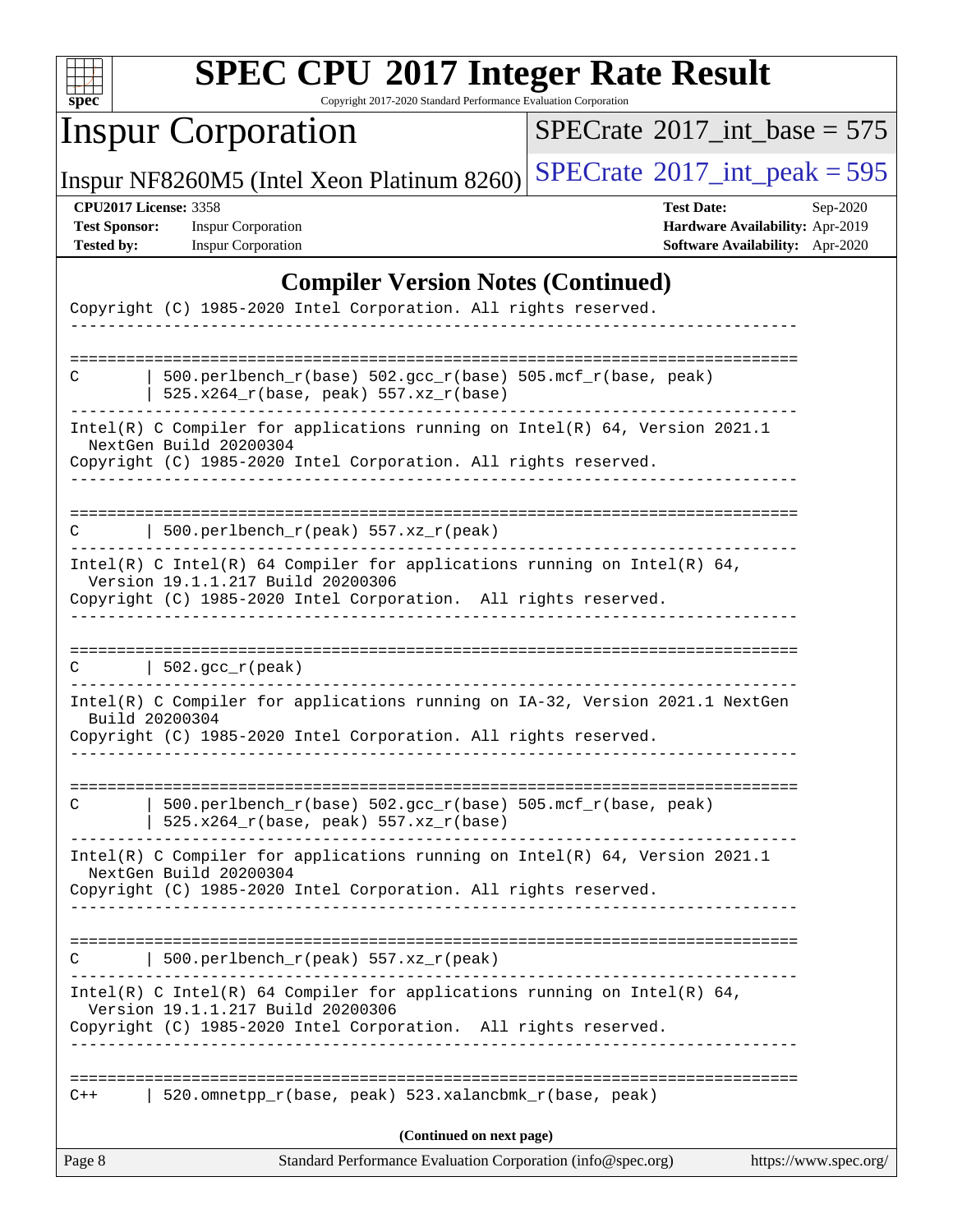

Copyright 2017-2020 Standard Performance Evaluation Corporation

## Inspur Corporation

 $SPECTate$ <sup>®</sup>[2017\\_int\\_base =](http://www.spec.org/auto/cpu2017/Docs/result-fields.html#SPECrate2017intbase) 575

Inspur NF8260M5 (Intel Xeon Platinum 8260)  $SPECrate^{\circ}2017\_int\_peak = 595$  $SPECrate^{\circ}2017\_int\_peak = 595$ 

**[Test Sponsor:](http://www.spec.org/auto/cpu2017/Docs/result-fields.html#TestSponsor)** Inspur Corporation **[Hardware Availability:](http://www.spec.org/auto/cpu2017/Docs/result-fields.html#HardwareAvailability)** Apr-2019 **[Tested by:](http://www.spec.org/auto/cpu2017/Docs/result-fields.html#Testedby)** Inspur Corporation **[Software Availability:](http://www.spec.org/auto/cpu2017/Docs/result-fields.html#SoftwareAvailability)** Apr-2020

**[CPU2017 License:](http://www.spec.org/auto/cpu2017/Docs/result-fields.html#CPU2017License)** 3358 **[Test Date:](http://www.spec.org/auto/cpu2017/Docs/result-fields.html#TestDate)** Sep-2020

## **[Compiler Version Notes \(Continued\)](http://www.spec.org/auto/cpu2017/Docs/result-fields.html#CompilerVersionNotes)**

| 531.deepsjeng\_r(base, peak) 541.leela\_r(base, peak)

------------------------------------------------------------------------------ Intel(R) C++ Compiler for applications running on Intel(R) 64, Version 2021.1 NextGen Build 20200304 Copyright (C) 1985-2020 Intel Corporation. All rights reserved. ------------------------------------------------------------------------------

==============================================================================

Fortran | 548.exchange2\_r(base, peak)

------------------------------------------------------------------------------ Intel(R) Fortran Intel(R) 64 Compiler for applications running on Intel(R)

64, Version 19.1.1.217 Build 20200306

Copyright (C) 1985-2020 Intel Corporation. All rights reserved. ------------------------------------------------------------------------------

## **[Base Compiler Invocation](http://www.spec.org/auto/cpu2017/Docs/result-fields.html#BaseCompilerInvocation)**

[C benchmarks](http://www.spec.org/auto/cpu2017/Docs/result-fields.html#Cbenchmarks): [icc](http://www.spec.org/cpu2017/results/res2020q4/cpu2017-20200928-24046.flags.html#user_CCbase_intel_icc_66fc1ee009f7361af1fbd72ca7dcefbb700085f36577c54f309893dd4ec40d12360134090235512931783d35fd58c0460139e722d5067c5574d8eaf2b3e37e92)

[C++ benchmarks:](http://www.spec.org/auto/cpu2017/Docs/result-fields.html#CXXbenchmarks) [icpc](http://www.spec.org/cpu2017/results/res2020q4/cpu2017-20200928-24046.flags.html#user_CXXbase_intel_icpc_c510b6838c7f56d33e37e94d029a35b4a7bccf4766a728ee175e80a419847e808290a9b78be685c44ab727ea267ec2f070ec5dc83b407c0218cded6866a35d07)

[Fortran benchmarks](http://www.spec.org/auto/cpu2017/Docs/result-fields.html#Fortranbenchmarks): [ifort](http://www.spec.org/cpu2017/results/res2020q4/cpu2017-20200928-24046.flags.html#user_FCbase_intel_ifort_8111460550e3ca792625aed983ce982f94888b8b503583aa7ba2b8303487b4d8a21a13e7191a45c5fd58ff318f48f9492884d4413fa793fd88dd292cad7027ca)

## **[Base Portability Flags](http://www.spec.org/auto/cpu2017/Docs/result-fields.html#BasePortabilityFlags)**

 500.perlbench\_r: [-DSPEC\\_LP64](http://www.spec.org/cpu2017/results/res2020q4/cpu2017-20200928-24046.flags.html#b500.perlbench_r_basePORTABILITY_DSPEC_LP64) [-DSPEC\\_LINUX\\_X64](http://www.spec.org/cpu2017/results/res2020q4/cpu2017-20200928-24046.flags.html#b500.perlbench_r_baseCPORTABILITY_DSPEC_LINUX_X64) 502.gcc\_r: [-DSPEC\\_LP64](http://www.spec.org/cpu2017/results/res2020q4/cpu2017-20200928-24046.flags.html#suite_basePORTABILITY502_gcc_r_DSPEC_LP64) 505.mcf\_r: [-DSPEC\\_LP64](http://www.spec.org/cpu2017/results/res2020q4/cpu2017-20200928-24046.flags.html#suite_basePORTABILITY505_mcf_r_DSPEC_LP64) 520.omnetpp\_r: [-DSPEC\\_LP64](http://www.spec.org/cpu2017/results/res2020q4/cpu2017-20200928-24046.flags.html#suite_basePORTABILITY520_omnetpp_r_DSPEC_LP64) 523.xalancbmk\_r: [-DSPEC\\_LP64](http://www.spec.org/cpu2017/results/res2020q4/cpu2017-20200928-24046.flags.html#suite_basePORTABILITY523_xalancbmk_r_DSPEC_LP64) [-DSPEC\\_LINUX](http://www.spec.org/cpu2017/results/res2020q4/cpu2017-20200928-24046.flags.html#b523.xalancbmk_r_baseCXXPORTABILITY_DSPEC_LINUX) 525.x264\_r: [-DSPEC\\_LP64](http://www.spec.org/cpu2017/results/res2020q4/cpu2017-20200928-24046.flags.html#suite_basePORTABILITY525_x264_r_DSPEC_LP64) 531.deepsjeng\_r: [-DSPEC\\_LP64](http://www.spec.org/cpu2017/results/res2020q4/cpu2017-20200928-24046.flags.html#suite_basePORTABILITY531_deepsjeng_r_DSPEC_LP64) 541.leela\_r: [-DSPEC\\_LP64](http://www.spec.org/cpu2017/results/res2020q4/cpu2017-20200928-24046.flags.html#suite_basePORTABILITY541_leela_r_DSPEC_LP64) 548.exchange2\_r: [-DSPEC\\_LP64](http://www.spec.org/cpu2017/results/res2020q4/cpu2017-20200928-24046.flags.html#suite_basePORTABILITY548_exchange2_r_DSPEC_LP64) 557.xz\_r: [-DSPEC\\_LP64](http://www.spec.org/cpu2017/results/res2020q4/cpu2017-20200928-24046.flags.html#suite_basePORTABILITY557_xz_r_DSPEC_LP64)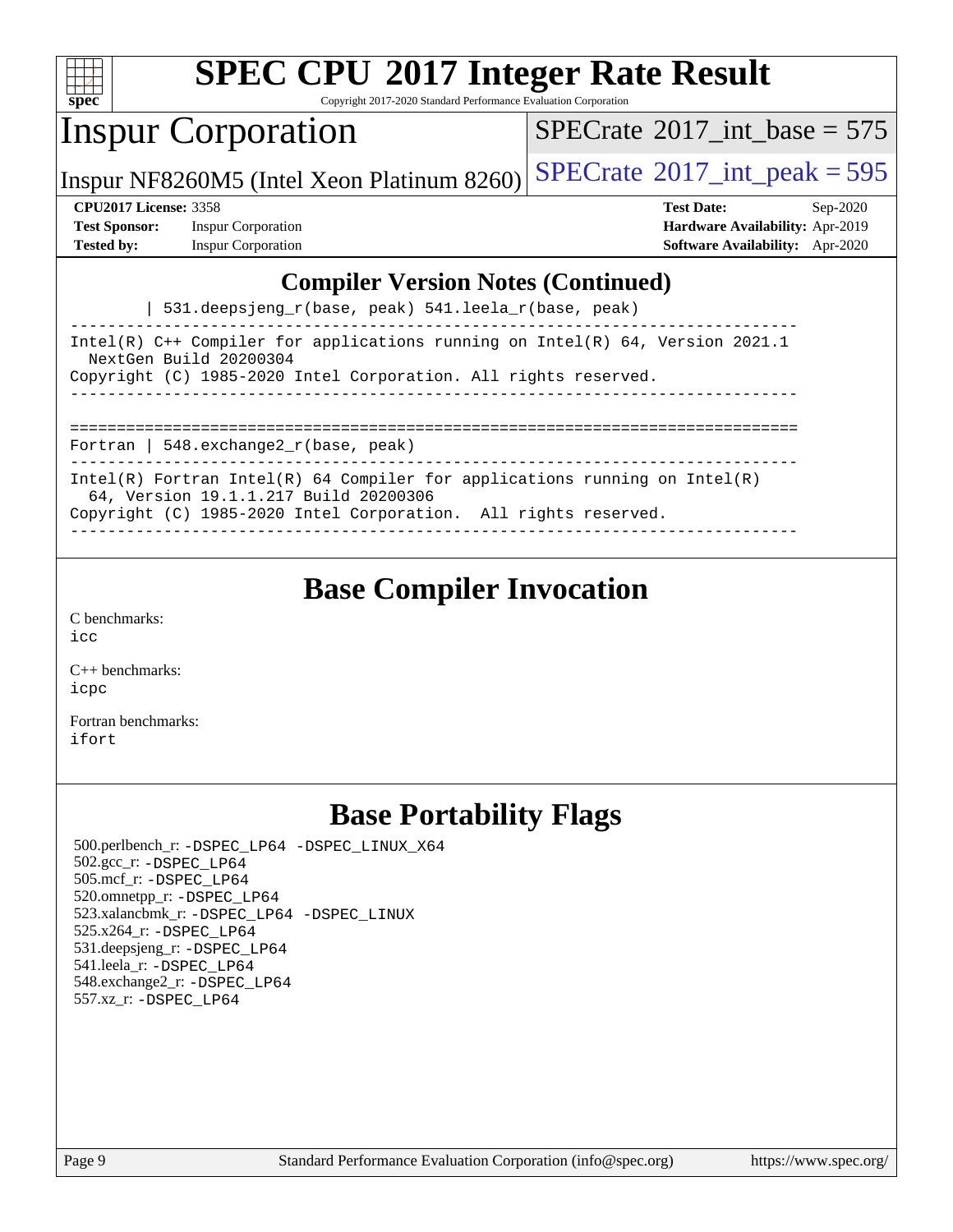

Copyright 2017-2020 Standard Performance Evaluation Corporation

## Inspur Corporation

 $SPECTate$ <sup>®</sup>[2017\\_int\\_base =](http://www.spec.org/auto/cpu2017/Docs/result-fields.html#SPECrate2017intbase) 575

Inspur NF8260M5 (Intel Xeon Platinum 8260)  $SPECrate^{\circ}2017\_int\_peak = 595$  $SPECrate^{\circ}2017\_int\_peak = 595$ 

**[Test Sponsor:](http://www.spec.org/auto/cpu2017/Docs/result-fields.html#TestSponsor)** Inspur Corporation **[Hardware Availability:](http://www.spec.org/auto/cpu2017/Docs/result-fields.html#HardwareAvailability)** Apr-2019 **[Tested by:](http://www.spec.org/auto/cpu2017/Docs/result-fields.html#Testedby)** Inspur Corporation **[Software Availability:](http://www.spec.org/auto/cpu2017/Docs/result-fields.html#SoftwareAvailability)** Apr-2020

**[CPU2017 License:](http://www.spec.org/auto/cpu2017/Docs/result-fields.html#CPU2017License)** 3358 **[Test Date:](http://www.spec.org/auto/cpu2017/Docs/result-fields.html#TestDate)** Sep-2020

## **[Base Optimization Flags](http://www.spec.org/auto/cpu2017/Docs/result-fields.html#BaseOptimizationFlags)**

#### [C benchmarks](http://www.spec.org/auto/cpu2017/Docs/result-fields.html#Cbenchmarks):

[-m64](http://www.spec.org/cpu2017/results/res2020q4/cpu2017-20200928-24046.flags.html#user_CCbase_m64-icc) [-qnextgen](http://www.spec.org/cpu2017/results/res2020q4/cpu2017-20200928-24046.flags.html#user_CCbase_f-qnextgen) [-std=c11](http://www.spec.org/cpu2017/results/res2020q4/cpu2017-20200928-24046.flags.html#user_CCbase_std-icc-std_0e1c27790398a4642dfca32ffe6c27b5796f9c2d2676156f2e42c9c44eaad0c049b1cdb667a270c34d979996257aeb8fc440bfb01818dbc9357bd9d174cb8524) [-Wl,-plugin-opt=-x86-branches-within-32B-boundaries](http://www.spec.org/cpu2017/results/res2020q4/cpu2017-20200928-24046.flags.html#user_CCbase_f-x86-branches-within-32B-boundaries_0098b4e4317ae60947b7b728078a624952a08ac37a3c797dfb4ffeb399e0c61a9dd0f2f44ce917e9361fb9076ccb15e7824594512dd315205382d84209e912f3) [-Wl,-z,muldefs](http://www.spec.org/cpu2017/results/res2020q4/cpu2017-20200928-24046.flags.html#user_CCbase_link_force_multiple1_b4cbdb97b34bdee9ceefcfe54f4c8ea74255f0b02a4b23e853cdb0e18eb4525ac79b5a88067c842dd0ee6996c24547a27a4b99331201badda8798ef8a743f577) [-xCORE-AVX512](http://www.spec.org/cpu2017/results/res2020q4/cpu2017-20200928-24046.flags.html#user_CCbase_f-xCORE-AVX512) [-O3](http://www.spec.org/cpu2017/results/res2020q4/cpu2017-20200928-24046.flags.html#user_CCbase_f-O3) [-ffast-math](http://www.spec.org/cpu2017/results/res2020q4/cpu2017-20200928-24046.flags.html#user_CCbase_f-ffast-math) [-flto](http://www.spec.org/cpu2017/results/res2020q4/cpu2017-20200928-24046.flags.html#user_CCbase_f-flto) [-mfpmath=sse](http://www.spec.org/cpu2017/results/res2020q4/cpu2017-20200928-24046.flags.html#user_CCbase_f-mfpmath_70eb8fac26bde974f8ab713bc9086c5621c0b8d2f6c86f38af0bd7062540daf19db5f3a066d8c6684be05d84c9b6322eb3b5be6619d967835195b93d6c02afa1) [-funroll-loops](http://www.spec.org/cpu2017/results/res2020q4/cpu2017-20200928-24046.flags.html#user_CCbase_f-funroll-loops) [-fuse-ld=gold](http://www.spec.org/cpu2017/results/res2020q4/cpu2017-20200928-24046.flags.html#user_CCbase_f-fuse-ld_920b3586e2b8c6e0748b9c84fa9b744736ba725a32cab14ad8f3d4ad28eecb2f59d1144823d2e17006539a88734fe1fc08fc3035f7676166309105a78aaabc32) [-qopt-mem-layout-trans=4](http://www.spec.org/cpu2017/results/res2020q4/cpu2017-20200928-24046.flags.html#user_CCbase_f-qopt-mem-layout-trans_fa39e755916c150a61361b7846f310bcdf6f04e385ef281cadf3647acec3f0ae266d1a1d22d972a7087a248fd4e6ca390a3634700869573d231a252c784941a8) [-L/usr/local/IntelCompiler19/compilers\\_and\\_libraries\\_2020.1.217/linux/compiler/lib/intel64\\_lin](http://www.spec.org/cpu2017/results/res2020q4/cpu2017-20200928-24046.flags.html#user_CCbase_linkpath_2cb6f503891ebf8baee7515f4e7d4ec1217444d1d05903cc0091ac4158de400651d2b2313a9fa414cb8a8f0e16ab029634f5c6db340f400369c190d4db8a54a0) [-lqkmalloc](http://www.spec.org/cpu2017/results/res2020q4/cpu2017-20200928-24046.flags.html#user_CCbase_qkmalloc_link_lib_79a818439969f771c6bc311cfd333c00fc099dad35c030f5aab9dda831713d2015205805422f83de8875488a2991c0a156aaa600e1f9138f8fc37004abc96dc5) [C++ benchmarks](http://www.spec.org/auto/cpu2017/Docs/result-fields.html#CXXbenchmarks): [-m64](http://www.spec.org/cpu2017/results/res2020q4/cpu2017-20200928-24046.flags.html#user_CXXbase_m64-icc) [-qnextgen](http://www.spec.org/cpu2017/results/res2020q4/cpu2017-20200928-24046.flags.html#user_CXXbase_f-qnextgen) [-Wl,-plugin-opt=-x86-branches-within-32B-boundaries](http://www.spec.org/cpu2017/results/res2020q4/cpu2017-20200928-24046.flags.html#user_CXXbase_f-x86-branches-within-32B-boundaries_0098b4e4317ae60947b7b728078a624952a08ac37a3c797dfb4ffeb399e0c61a9dd0f2f44ce917e9361fb9076ccb15e7824594512dd315205382d84209e912f3) [-Wl,-z,muldefs](http://www.spec.org/cpu2017/results/res2020q4/cpu2017-20200928-24046.flags.html#user_CXXbase_link_force_multiple1_b4cbdb97b34bdee9ceefcfe54f4c8ea74255f0b02a4b23e853cdb0e18eb4525ac79b5a88067c842dd0ee6996c24547a27a4b99331201badda8798ef8a743f577) [-xCORE-AVX512](http://www.spec.org/cpu2017/results/res2020q4/cpu2017-20200928-24046.flags.html#user_CXXbase_f-xCORE-AVX512) [-O3](http://www.spec.org/cpu2017/results/res2020q4/cpu2017-20200928-24046.flags.html#user_CXXbase_f-O3) [-ffast-math](http://www.spec.org/cpu2017/results/res2020q4/cpu2017-20200928-24046.flags.html#user_CXXbase_f-ffast-math) [-flto](http://www.spec.org/cpu2017/results/res2020q4/cpu2017-20200928-24046.flags.html#user_CXXbase_f-flto) [-mfpmath=sse](http://www.spec.org/cpu2017/results/res2020q4/cpu2017-20200928-24046.flags.html#user_CXXbase_f-mfpmath_70eb8fac26bde974f8ab713bc9086c5621c0b8d2f6c86f38af0bd7062540daf19db5f3a066d8c6684be05d84c9b6322eb3b5be6619d967835195b93d6c02afa1) [-funroll-loops](http://www.spec.org/cpu2017/results/res2020q4/cpu2017-20200928-24046.flags.html#user_CXXbase_f-funroll-loops) [-fuse-ld=gold](http://www.spec.org/cpu2017/results/res2020q4/cpu2017-20200928-24046.flags.html#user_CXXbase_f-fuse-ld_920b3586e2b8c6e0748b9c84fa9b744736ba725a32cab14ad8f3d4ad28eecb2f59d1144823d2e17006539a88734fe1fc08fc3035f7676166309105a78aaabc32) [-qopt-mem-layout-trans=4](http://www.spec.org/cpu2017/results/res2020q4/cpu2017-20200928-24046.flags.html#user_CXXbase_f-qopt-mem-layout-trans_fa39e755916c150a61361b7846f310bcdf6f04e385ef281cadf3647acec3f0ae266d1a1d22d972a7087a248fd4e6ca390a3634700869573d231a252c784941a8) [-L/usr/local/IntelCompiler19/compilers\\_and\\_libraries\\_2020.1.217/linux/compiler/lib/intel64\\_lin](http://www.spec.org/cpu2017/results/res2020q4/cpu2017-20200928-24046.flags.html#user_CXXbase_linkpath_2cb6f503891ebf8baee7515f4e7d4ec1217444d1d05903cc0091ac4158de400651d2b2313a9fa414cb8a8f0e16ab029634f5c6db340f400369c190d4db8a54a0) [-lqkmalloc](http://www.spec.org/cpu2017/results/res2020q4/cpu2017-20200928-24046.flags.html#user_CXXbase_qkmalloc_link_lib_79a818439969f771c6bc311cfd333c00fc099dad35c030f5aab9dda831713d2015205805422f83de8875488a2991c0a156aaa600e1f9138f8fc37004abc96dc5) [Fortran benchmarks](http://www.spec.org/auto/cpu2017/Docs/result-fields.html#Fortranbenchmarks): [-m64](http://www.spec.org/cpu2017/results/res2020q4/cpu2017-20200928-24046.flags.html#user_FCbase_m64-icc) [-Wl,-plugin-opt=-x86-branches-within-32B-boundaries](http://www.spec.org/cpu2017/results/res2020q4/cpu2017-20200928-24046.flags.html#user_FCbase_f-x86-branches-within-32B-boundaries_0098b4e4317ae60947b7b728078a624952a08ac37a3c797dfb4ffeb399e0c61a9dd0f2f44ce917e9361fb9076ccb15e7824594512dd315205382d84209e912f3) [-Wl,-z,muldefs](http://www.spec.org/cpu2017/results/res2020q4/cpu2017-20200928-24046.flags.html#user_FCbase_link_force_multiple1_b4cbdb97b34bdee9ceefcfe54f4c8ea74255f0b02a4b23e853cdb0e18eb4525ac79b5a88067c842dd0ee6996c24547a27a4b99331201badda8798ef8a743f577) [-xCORE-AVX512](http://www.spec.org/cpu2017/results/res2020q4/cpu2017-20200928-24046.flags.html#user_FCbase_f-xCORE-AVX512) [-O3](http://www.spec.org/cpu2017/results/res2020q4/cpu2017-20200928-24046.flags.html#user_FCbase_f-O3) [-ipo](http://www.spec.org/cpu2017/results/res2020q4/cpu2017-20200928-24046.flags.html#user_FCbase_f-ipo) [-no-prec-div](http://www.spec.org/cpu2017/results/res2020q4/cpu2017-20200928-24046.flags.html#user_FCbase_f-no-prec-div) [-qopt-mem-layout-trans=4](http://www.spec.org/cpu2017/results/res2020q4/cpu2017-20200928-24046.flags.html#user_FCbase_f-qopt-mem-layout-trans_fa39e755916c150a61361b7846f310bcdf6f04e385ef281cadf3647acec3f0ae266d1a1d22d972a7087a248fd4e6ca390a3634700869573d231a252c784941a8) [-nostandard-realloc-lhs](http://www.spec.org/cpu2017/results/res2020q4/cpu2017-20200928-24046.flags.html#user_FCbase_f_2003_std_realloc_82b4557e90729c0f113870c07e44d33d6f5a304b4f63d4c15d2d0f1fab99f5daaed73bdb9275d9ae411527f28b936061aa8b9c8f2d63842963b95c9dd6426b8a) [-align array32byte](http://www.spec.org/cpu2017/results/res2020q4/cpu2017-20200928-24046.flags.html#user_FCbase_align_array32byte_b982fe038af199962ba9a80c053b8342c548c85b40b8e86eb3cc33dee0d7986a4af373ac2d51c3f7cf710a18d62fdce2948f201cd044323541f22fc0fffc51b6) [-auto](http://www.spec.org/cpu2017/results/res2020q4/cpu2017-20200928-24046.flags.html#user_FCbase_f-auto) [-mbranches-within-32B-boundaries](http://www.spec.org/cpu2017/results/res2020q4/cpu2017-20200928-24046.flags.html#user_FCbase_f-mbranches-within-32B-boundaries)

[-L/usr/local/IntelCompiler19/compilers\\_and\\_libraries\\_2020.1.217/linux/compiler/lib/intel64\\_lin](http://www.spec.org/cpu2017/results/res2020q4/cpu2017-20200928-24046.flags.html#user_FCbase_linkpath_2cb6f503891ebf8baee7515f4e7d4ec1217444d1d05903cc0091ac4158de400651d2b2313a9fa414cb8a8f0e16ab029634f5c6db340f400369c190d4db8a54a0) [-lqkmalloc](http://www.spec.org/cpu2017/results/res2020q4/cpu2017-20200928-24046.flags.html#user_FCbase_qkmalloc_link_lib_79a818439969f771c6bc311cfd333c00fc099dad35c030f5aab9dda831713d2015205805422f83de8875488a2991c0a156aaa600e1f9138f8fc37004abc96dc5)

## **[Peak Compiler Invocation](http://www.spec.org/auto/cpu2017/Docs/result-fields.html#PeakCompilerInvocation)**

[C benchmarks](http://www.spec.org/auto/cpu2017/Docs/result-fields.html#Cbenchmarks):  $i$ cc

[C++ benchmarks:](http://www.spec.org/auto/cpu2017/Docs/result-fields.html#CXXbenchmarks) [icpc](http://www.spec.org/cpu2017/results/res2020q4/cpu2017-20200928-24046.flags.html#user_CXXpeak_intel_icpc_c510b6838c7f56d33e37e94d029a35b4a7bccf4766a728ee175e80a419847e808290a9b78be685c44ab727ea267ec2f070ec5dc83b407c0218cded6866a35d07)

[Fortran benchmarks](http://www.spec.org/auto/cpu2017/Docs/result-fields.html#Fortranbenchmarks): [ifort](http://www.spec.org/cpu2017/results/res2020q4/cpu2017-20200928-24046.flags.html#user_FCpeak_intel_ifort_8111460550e3ca792625aed983ce982f94888b8b503583aa7ba2b8303487b4d8a21a13e7191a45c5fd58ff318f48f9492884d4413fa793fd88dd292cad7027ca)

# **[Peak Portability Flags](http://www.spec.org/auto/cpu2017/Docs/result-fields.html#PeakPortabilityFlags)**

 500.perlbench\_r: [-DSPEC\\_LP64](http://www.spec.org/cpu2017/results/res2020q4/cpu2017-20200928-24046.flags.html#b500.perlbench_r_peakPORTABILITY_DSPEC_LP64) [-DSPEC\\_LINUX\\_X64](http://www.spec.org/cpu2017/results/res2020q4/cpu2017-20200928-24046.flags.html#b500.perlbench_r_peakCPORTABILITY_DSPEC_LINUX_X64) 502.gcc\_r: [-D\\_FILE\\_OFFSET\\_BITS=64](http://www.spec.org/cpu2017/results/res2020q4/cpu2017-20200928-24046.flags.html#user_peakPORTABILITY502_gcc_r_file_offset_bits_64_5ae949a99b284ddf4e95728d47cb0843d81b2eb0e18bdfe74bbf0f61d0b064f4bda2f10ea5eb90e1dcab0e84dbc592acfc5018bc955c18609f94ddb8d550002c) 505.mcf\_r: [-DSPEC\\_LP64](http://www.spec.org/cpu2017/results/res2020q4/cpu2017-20200928-24046.flags.html#suite_peakPORTABILITY505_mcf_r_DSPEC_LP64) 520.omnetpp\_r: [-DSPEC\\_LP64](http://www.spec.org/cpu2017/results/res2020q4/cpu2017-20200928-24046.flags.html#suite_peakPORTABILITY520_omnetpp_r_DSPEC_LP64) 523.xalancbmk\_r: [-DSPEC\\_LP64](http://www.spec.org/cpu2017/results/res2020q4/cpu2017-20200928-24046.flags.html#suite_peakPORTABILITY523_xalancbmk_r_DSPEC_LP64) [-DSPEC\\_LINUX](http://www.spec.org/cpu2017/results/res2020q4/cpu2017-20200928-24046.flags.html#b523.xalancbmk_r_peakCXXPORTABILITY_DSPEC_LINUX)

**(Continued on next page)**

Page 10 Standard Performance Evaluation Corporation [\(info@spec.org\)](mailto:info@spec.org) <https://www.spec.org/>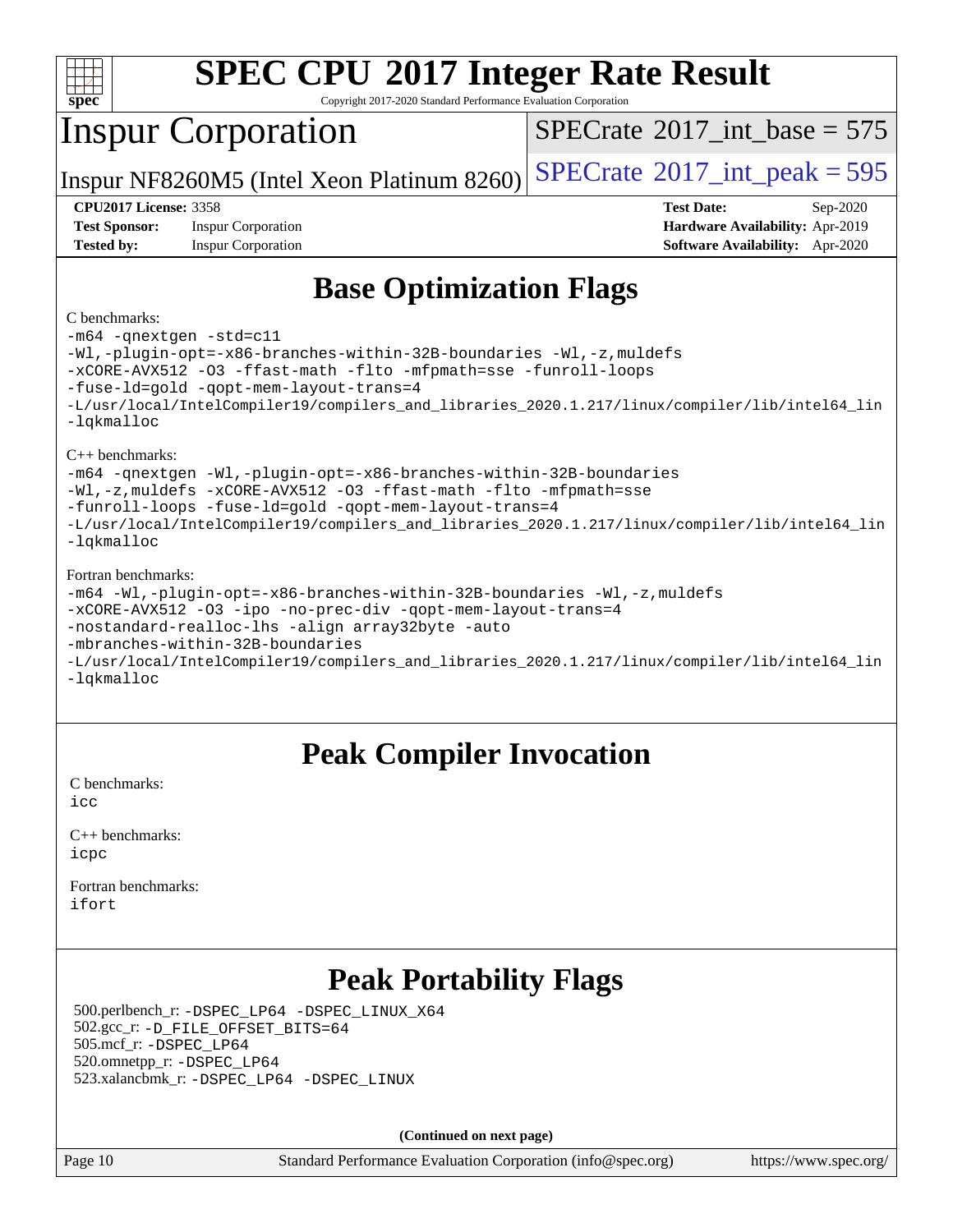

Copyright 2017-2020 Standard Performance Evaluation Corporation

## Inspur Corporation

 $SPECTate$ <sup>®</sup>[2017\\_int\\_base =](http://www.spec.org/auto/cpu2017/Docs/result-fields.html#SPECrate2017intbase) 575

Inspur NF8260M5 (Intel Xeon Platinum 8260)  $SPECrate^{\circ}2017\_int\_peak = 595$  $SPECrate^{\circ}2017\_int\_peak = 595$ 

**[Test Sponsor:](http://www.spec.org/auto/cpu2017/Docs/result-fields.html#TestSponsor)** Inspur Corporation **[Hardware Availability:](http://www.spec.org/auto/cpu2017/Docs/result-fields.html#HardwareAvailability)** Apr-2019

**[CPU2017 License:](http://www.spec.org/auto/cpu2017/Docs/result-fields.html#CPU2017License)** 3358 **[Test Date:](http://www.spec.org/auto/cpu2017/Docs/result-fields.html#TestDate)** Sep-2020 **[Tested by:](http://www.spec.org/auto/cpu2017/Docs/result-fields.html#Testedby)** Inspur Corporation **[Software Availability:](http://www.spec.org/auto/cpu2017/Docs/result-fields.html#SoftwareAvailability)** Apr-2020

# **[Peak Portability Flags \(Continued\)](http://www.spec.org/auto/cpu2017/Docs/result-fields.html#PeakPortabilityFlags)**

 525.x264\_r: [-DSPEC\\_LP64](http://www.spec.org/cpu2017/results/res2020q4/cpu2017-20200928-24046.flags.html#suite_peakPORTABILITY525_x264_r_DSPEC_LP64) 531.deepsjeng\_r: [-DSPEC\\_LP64](http://www.spec.org/cpu2017/results/res2020q4/cpu2017-20200928-24046.flags.html#suite_peakPORTABILITY531_deepsjeng_r_DSPEC_LP64) 541.leela\_r: [-DSPEC\\_LP64](http://www.spec.org/cpu2017/results/res2020q4/cpu2017-20200928-24046.flags.html#suite_peakPORTABILITY541_leela_r_DSPEC_LP64) 548.exchange2\_r: [-DSPEC\\_LP64](http://www.spec.org/cpu2017/results/res2020q4/cpu2017-20200928-24046.flags.html#suite_peakPORTABILITY548_exchange2_r_DSPEC_LP64) 557.xz\_r: [-DSPEC\\_LP64](http://www.spec.org/cpu2017/results/res2020q4/cpu2017-20200928-24046.flags.html#suite_peakPORTABILITY557_xz_r_DSPEC_LP64)

## **[Peak Optimization Flags](http://www.spec.org/auto/cpu2017/Docs/result-fields.html#PeakOptimizationFlags)**

[C benchmarks](http://www.spec.org/auto/cpu2017/Docs/result-fields.html#Cbenchmarks):

```
Page 11 Standard Performance Evaluation Corporation (info@spec.org) https://www.spec.org/
  500.perlbench_r: -Wl,-z,muldefs -prof-gen(pass 1) -prof-use(pass 2)
-xCORE-AVX512 -ipo -O3 -no-prec-div
-qopt-mem-layout-trans=4 -fno-strict-overflow
-mbranches-within-32B-boundaries
-L/usr/local/IntelCompiler19/compilers_and_libraries_2020.1.217/linux/compiler/lib/intel64_lin
-lqkmalloc
  502.gcc_r: -m32
-L/usr/local/IntelCompiler19/compilers_and_libraries_2020.1.217/linux/compiler/lib/ia32_lin
-std=gnu89
-Wl,-plugin-opt=-x86-branches-within-32B-boundaries
-Wl,-z,muldefs -fprofile-generate(pass 1)
-fprofile-use=default.profdata(pass 2) -xCORE-AVX512 -flto
-Ofast(pass 1) -O3 -ffast-math -qnextgen -fuse-ld=gold
-qopt-mem-layout-trans=4 -L/usr/local/jemalloc32-5.0.1/lib
-ljemalloc
  505.mcf_r: basepeak = yes
  525.x264_r: -m64 -qnextgen -std=c11
-Wl,-plugin-opt=-x86-branches-within-32B-boundaries
-Wl,-z,muldefs -xCORE-AVX512 -flto -O3 -ffast-math
-fuse-ld=gold -qopt-mem-layout-trans=4 -fno-alias
-L/usr/local/IntelCompiler19/compilers_and_libraries_2020.1.217/linux/compiler/lib/intel64_lin
-lqkmalloc
  557.xz_r: -Wl,-z,muldefs -xCORE-AVX512 -ipo -O3 -no-prec-div
-qopt-mem-layout-trans=4 -mbranches-within-32B-boundaries
-L/usr/local/IntelCompiler19/compilers_and_libraries_2020.1.217/linux/compiler/lib/intel64_lin
-lqkmalloc
C++ benchmarks: 
                                       (Continued on next page)
```